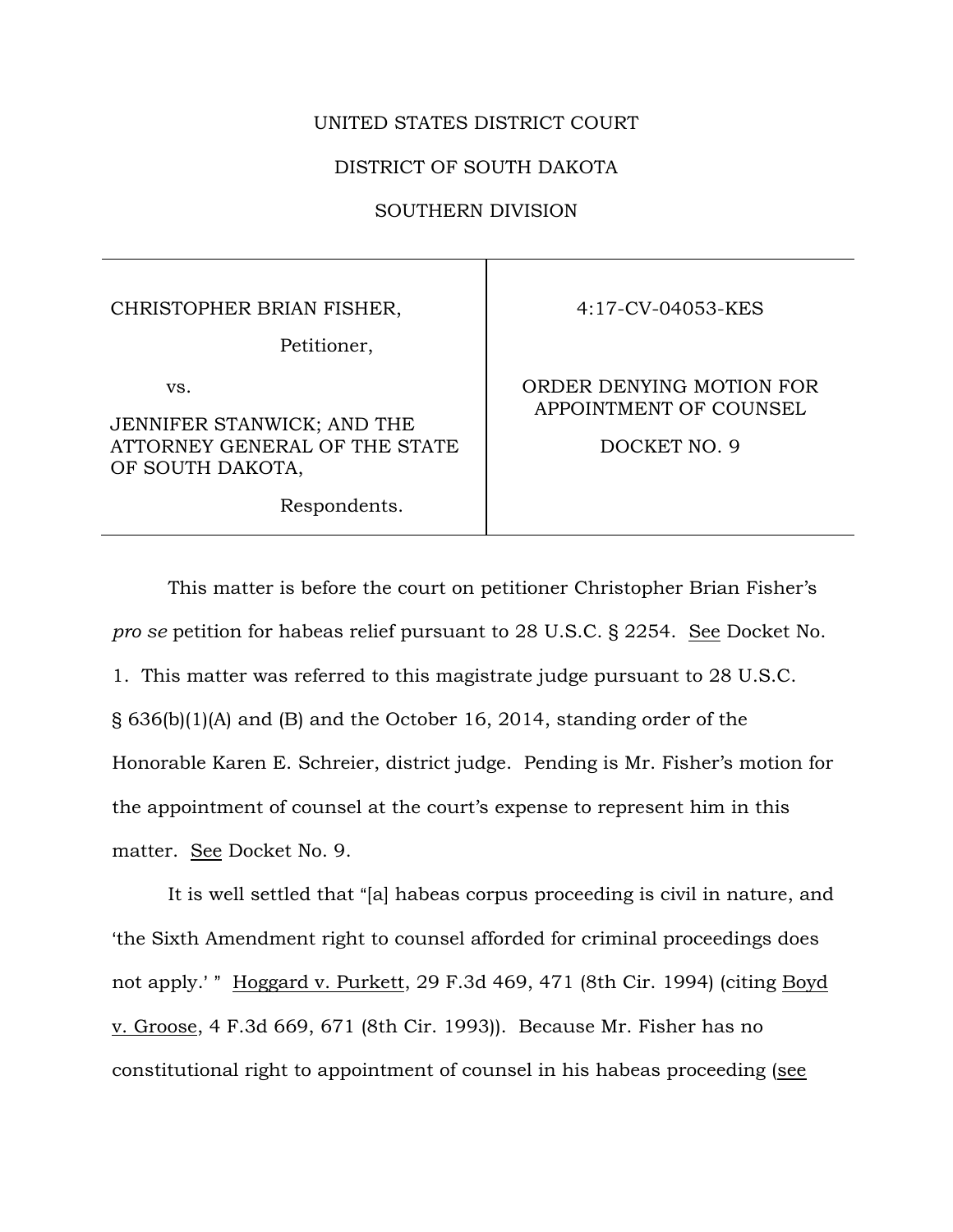Phelps v. United States, 15 F.3d 735, 737 (8th Cir. 1994)), the district court has discretion to determine whether to appoint counsel.<sup>1</sup> Sullivan v. Lockhart, 958 F.2d 823, 826 (8th Cir. 1992) (citing Ferguson, 905 F.2d at 213-214). Refusal by the court to appoint counsel to assist petitioner in presenting a federal habeas corpus petition does not violate petitioner's constitutional rights. Hull v. Swenson, 431 F.2d 1194, 1195 (8th Cir. 1970).

A court may, "in the interests of justice," appoint representation to any financially eligible person who is seeking relief under 28 U.S.C. § 2254. 18 U.S.C.  $\S$  3006A(a)(2)(B). The Eighth Circuit has set forth the following standard with regard to discretionary appointments of counsel for *pro se* habeas petitioners:

When exercising its discretion, a district court should first determine whether a pro se habeas petitioner has presented a nonfrivolous claim. If the petitioner has presented only claims that are frivolous or clearly without merit, the district court should dismiss the case on the merits without appointing counsel. If the

 $\overline{a}$ 

<sup>&</sup>lt;sup>1</sup>A district court <u>must</u> appoint counsel to represent petitioner in any evidentiary hearings deemed necessary by the court. Abdullah v. Norris, 18 F.3d 571, 573 (8th Cir. 1994) (citing Rules Governing § 2254 Cases, Rule 8(c), 28 U.S.C.A. foll.  $\S$  2254). An evidentiary hearing is not necessary when "the issues involved can be properly resolved on the basis of the state court record." Smith v. Groose, 998 F.2d 1439, 1442 (8th Cir. 1993) (citing McCann v. Armontrout, 973 F.2d 655, 661 (8th Cir. 1992)). A petitioner is entitled to an evidentiary hearing in federal court only if he shows "both cause for failure to adequately develop the facts in the postconviction state court hearing and actual prejudice resulting therefrom." Smith, 998 F.2d at 1442 (citing McCann, 973 F.2d at 658). "A federal court should grant a hearing if the facts are in dispute or if a fair evidentiary hearing was not conducted in state court." Ferguson v. Jones, 905 F.2d 211, 214 (8th Cir. 1990) (citing Wallace v. Lockhart, 701 F.2d 719, 729 (8th Cir. 1983)).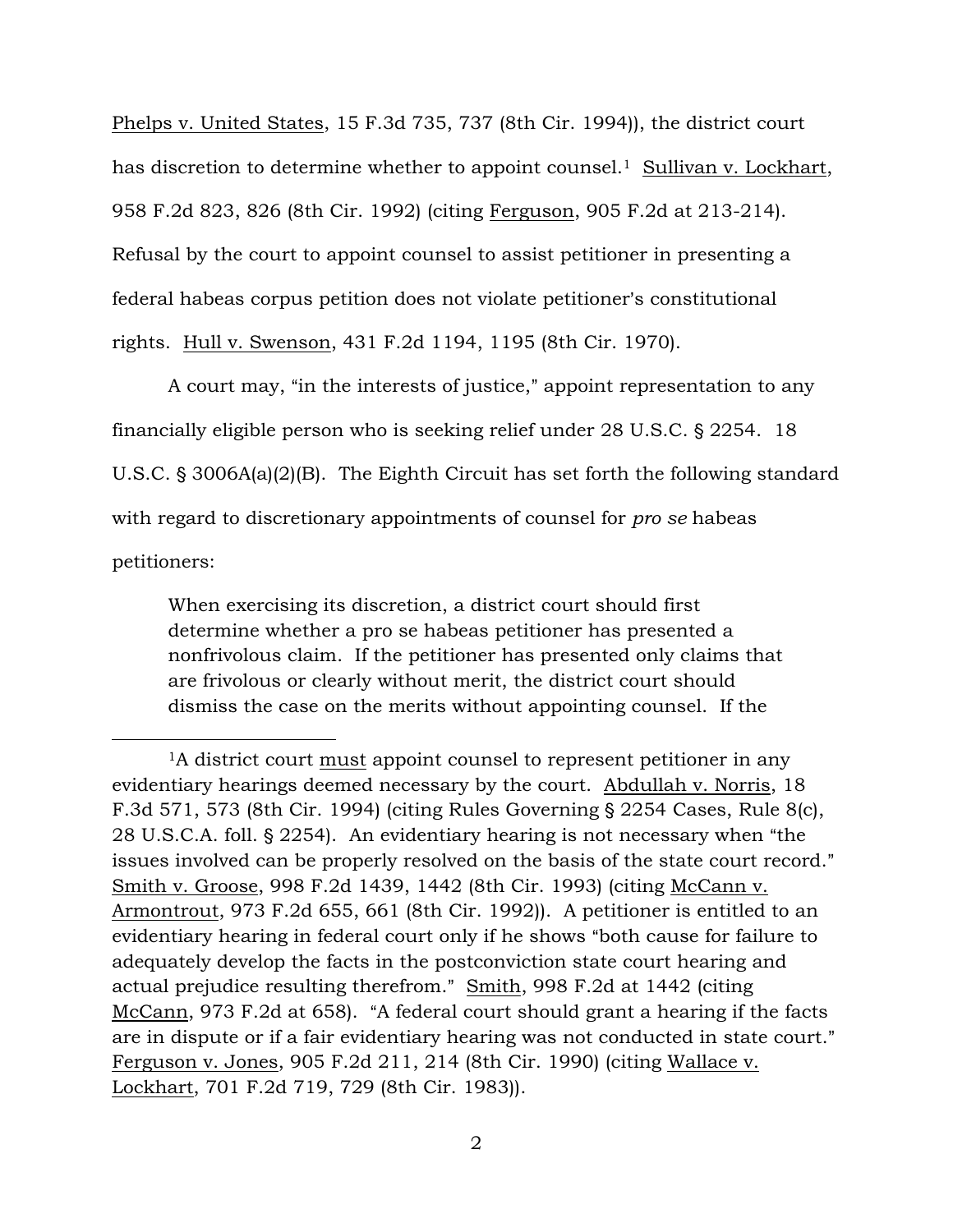petitioner has presented a nonfrivolous claim, the district court should then determine whether, given the particular circumstances of the case, the appointment of counsel would benefit the petitioner and the court to such an extent that "the interests of justice so require" it. To determine whether appointment of counsel is required for habeas petitioners with nonfrivolous claims, a district court should consider the legal complexity of the case, the factual complexity of the case, the petitioner's ability to investigate and present [articulate] his claim, and any other relevant factors.

Abdullah, 18 F.3d at 573 (internal citations omitted); see also McCall v. Benson, 114 F.3d 754, 756 (8th Cir. 1997); Battle v. Armontrout, 902 F.2d 701, 702 (8th Cir. 1990).

In Hoggard, petitioner presented claims similar to those presented by Mr. Fisher in his federal habeas petition, namely ineffective assistance of counsel (among others). Hoggard, 29 F.3d at 470. The court affirmed the district court's denial of petitioner's request for counsel on the basis that his petition was not factually or legally complex, he was capable of understanding and presenting his claims, and the petition could be decided on the basis of the state court record. Id. at 472.

Hoggard is consistent with the holding in Abdullah, another Eighth Circuit case in which petitioner asserted, in his federal habeas petition, claims of ineffective assistance of counsel, insufficient evidence to sustain his conviction, and denial of due process. Abdullah, 18 F.3d at 572. The Eighth Circuit affirmed the district court's denial of petitioner's request for appointment of counsel on the following grounds: petitioner's claims are not legally or factually complex and do not involve difficult questions of law;

3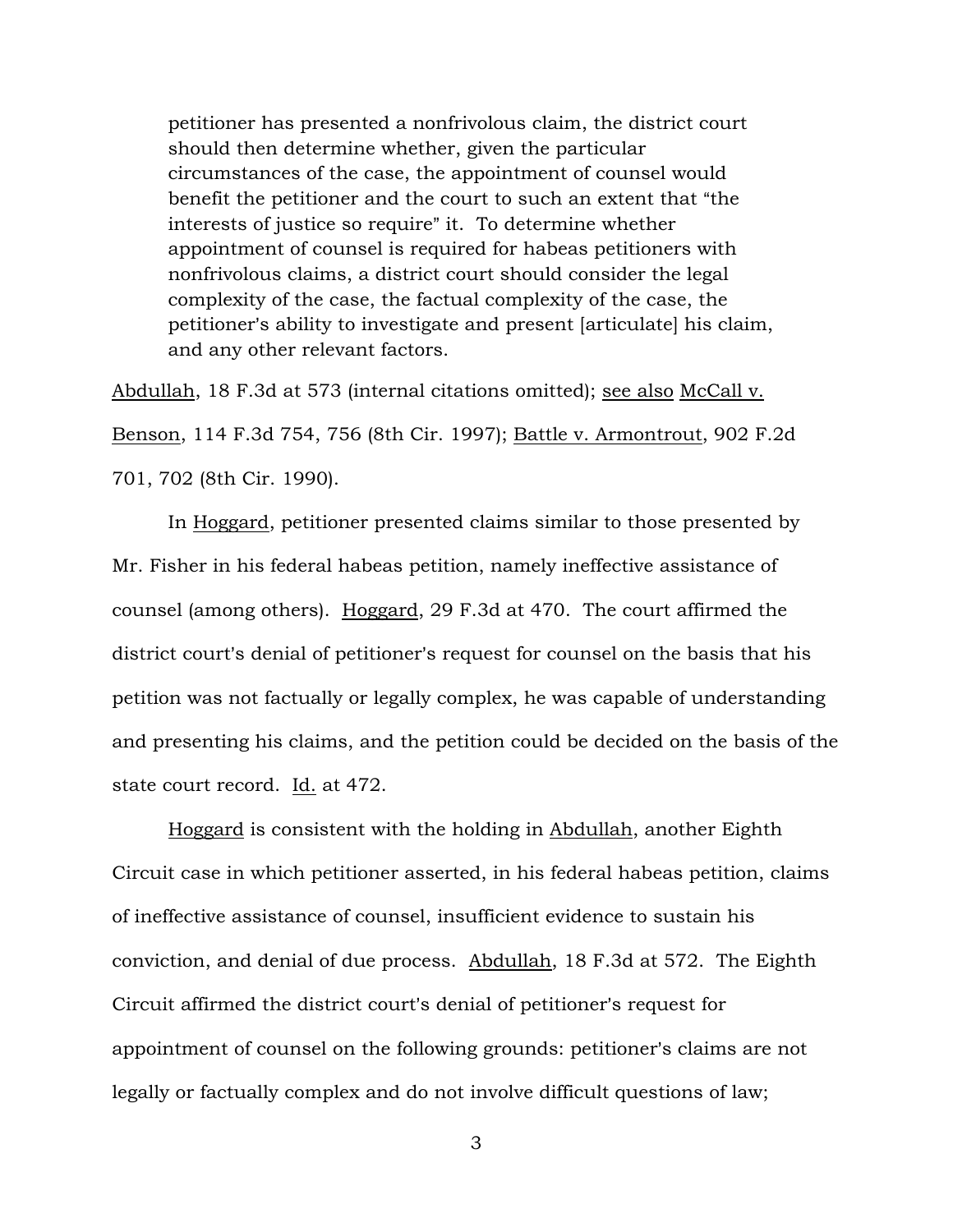petitioner appeared capable of presenting his claims to district court; petitioner pleaded nearly all his claims at the state court level and those he did not plead were frivolous; counsel would have been of little benefit to the court in reading and understanding the settled record; and the interests of justice do not require appointment of counsel. Id. at 571-74.

Here, Mr. Fisher's claims are not complex. The law of ineffective assistance of counsel is well-settled:

First, the defendant must show that counsel's performance was deficient. This requires showing that counsel made errors so serious that counsel was not functioning as the 'counsel' guaranteed the defendant by the Sixth Amendment. Second, the defendant must show that the deficient performance prejudiced the defense. This requires showing that counsel's errors were so serious as to deprive the defendant of a fair trial, a trial whose result is reliable. Unless a defendant makes both showings, it cannot be said that the conviction or death sentence resulted from a breakdown in the adversary process that renders the result unreliable.

## Strickland v. Washington, 466 U.S. 668, 687 (1984).

Based on the above well-settled case law, it is clear that Mr. Fisher is not entitled to appointment of counsel to assist him in pursuing federal habeas relief. The settled record, which includes a state habeas hearing, is clear, and this court does not require the assistance of counsel to read and understand it. Mr. Fisher appears capable of presenting and articulating his claims to this court. See Abdullah, 18 F.3d at 573-74 (court held that although appellate counsel could have presented a stronger argument in district court, counsel would have been of little benefit in reading and understanding the settled